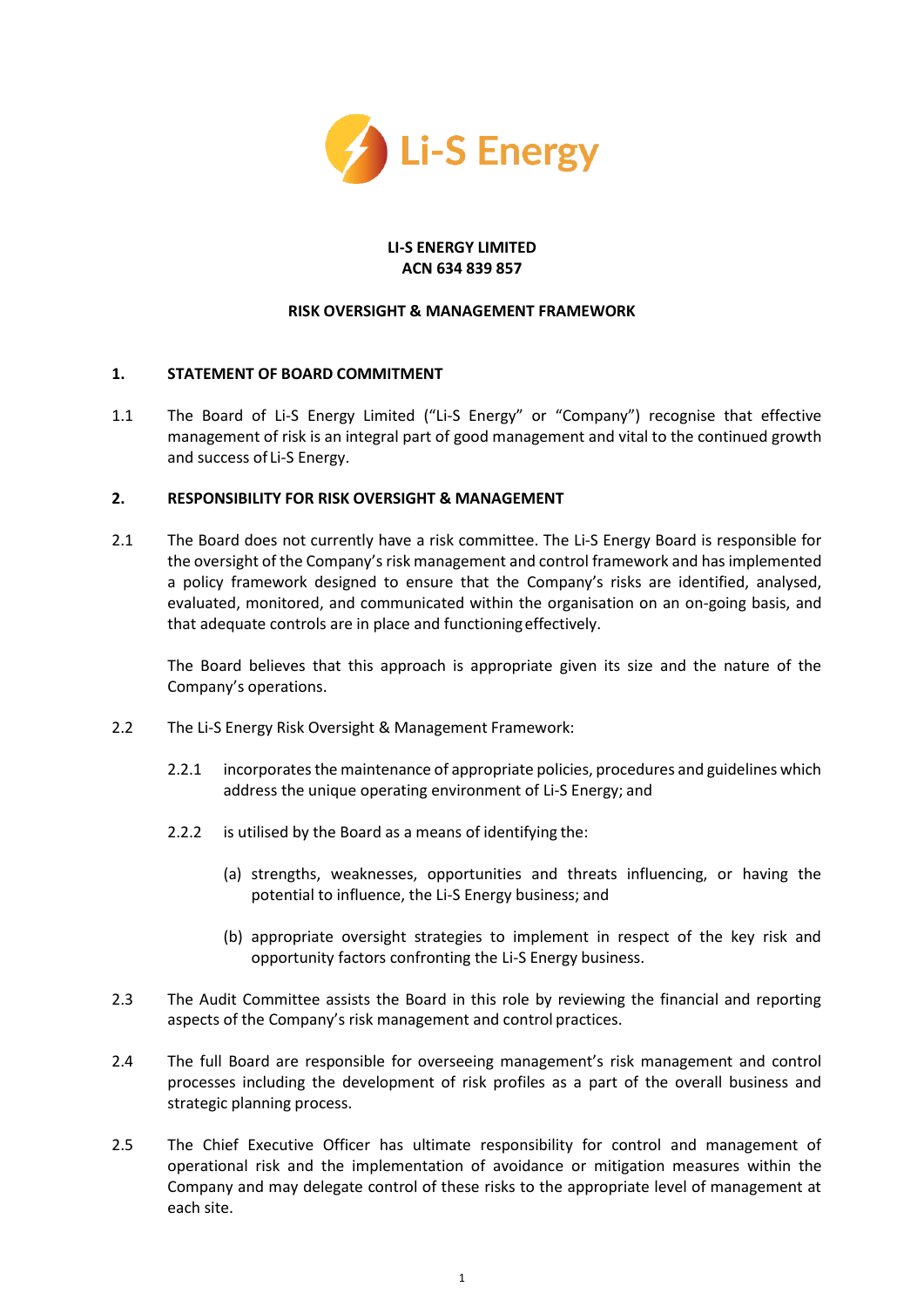### **3. IDENTIFIED AREAS OF SIGNIFICANT RISK TO LI-S ENERGY**

- 3.1 Areas of significant business risk identified by Li-S Energy in its risk profiling as at the date of this policy includes:
	- 3.1.1 ability for Li-S Energy to secure a continual supply of BNNT at its required volumes and at a commercially viable price point;
	- 3.1.2 Li-S Energy's technology being in the pilot research and development phase and the ability to scale up to commercial production may not be possible;
	- 3.1.3 changing battery technologies:
		- (a) advanced rechargeable batteries is at a relatively early stage of development;
		- (b) the use of BNNT in a battery application is unknown and the ability to develop a lithium-sulphur battery using BNNT that is more competitive than existing batteries may not be successful;
		- (c) customer demand for new battery technologies is dependent on new products or expanding existing products;
		- (d) customer acceptance of new battery technologies;
		- (e) existing competitors may be able to adapt quickly to develop new technologies or better position themselves in the battery market thus adversely impacting Li-S Energy Energy's business, financial condition and the results of its future operations.
	- 3.1.4 protection of intellectual property;
	- 3.1.5 obtaining patent protection for the patent applications for the products and technology that are pending or that may be lodged in the future;
	- 3.1.6 reliance on relationship with Deakin University, including the use of Deakin personnel, Deakin campus space for the Company's laboratory and office space and its relationship generally as a research collaborator;
	- 3.1.7 reliance on key personnel;
	- 3.1.8 future funding requirements;
	- 3.1.9 information technology and privacy concerns;
	- 3.1.10 delays to development of new commercial products could delay new revenue streams;
	- 3.1.11 other technology factors under review/monitoring:
		- (a) success of alternative battery chemistries such as nickel-based, lead-acid, solidstate, hydrogen and conventional lithium-ion;
		- (b) availability of government subsidies and incentives to support the development of the battery power industry and specific battery chemistries;
		- (c) continued investment by governments, investors and customer support for development of new battery powered applications;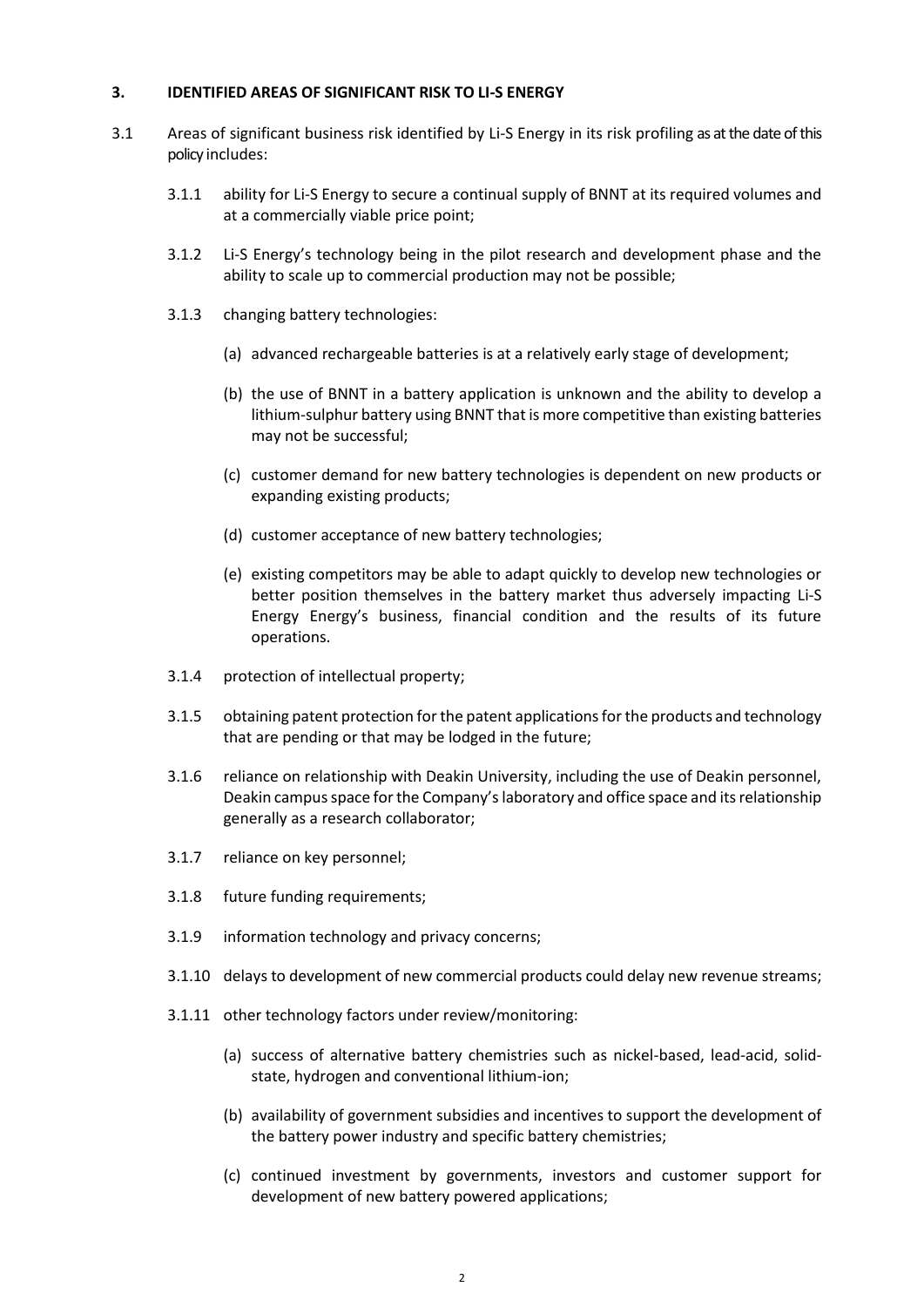- (d) heightened awareness of environmental issues and concern about global warming and climate change;
- (e) fluctuations in economic and market conditions that affect the cost of energy stores by batteries such as increases or decreases in the price of electricity;
- (f) changes to the regulations of the energy industries.

### **4. MONITORING RISK MANAGEMENT**

- 4.1 The Board considers the significant business risks applicable to Li-S Energy and its on-going operations annually.
- 4.2 Risk profiles are considered an integral part of any strategic review and business planning process.
- 4.3 Arrangements put in place by the Board to monitor risk management include:
	- 4.3.1 a report is regularly presented to the Board by the Chief Executive Officer which encompasses matters including research and development updates, actual costs against budget, new customer/sales opportunities and other key performance measures together with information relating to product/new technology and industry developments;
	- 4.3.2 reports are regularly prepared and submitted to the Board in relation to the overall financial position of Li-S Energy, together with statements regarding workplace safety, compliance with tax and superannuation legislation and environmental conformance;
	- 4.3.3 presentations made to the Board or Committees of the Board throughout the year by appropriate members of the Company's management team (and/or independent adviser, where necessary) on the nature of particular risks and details of measures which are either in place or can be adopted to manage or mitigate the risk;
	- 4.3.4 regular briefings by the Chief Executive Officer and senior management on market and operational factors which may impact on the performance of Li-S Energy;
	- 4.3.5 reports and advice on areas of operational and financial risk from management and the Audit Committee are provided to the Board for review and strategies are developed, in conjunction with management, to manage and mitigate those risks;
	- 4.3.6 reports by the Chairman of the Audit Committee and circulation to the Board of the minutes of each meeting held by the Audit Committee;
	- 4.3.7 the Chief Executive Officer and Chief Financial Officer report in writing to the Board that the:
		- (a) statement given in accordance with the ASX Corporate Governance Council's Best Practice Recommendation 4.2 is founded on a sound system of risk management and internal compliance and control which implements the policies adopted by the Board; and
		- (b) Company's risk management and internal compliance and control framework is operating efficiently and effectively in all material respects.
	- 4.3.8 the Board, or Audit Committee, may request the Chief Executive Officer, Chief Financial Officer and/or another Executive to undertake an internal audit of risk management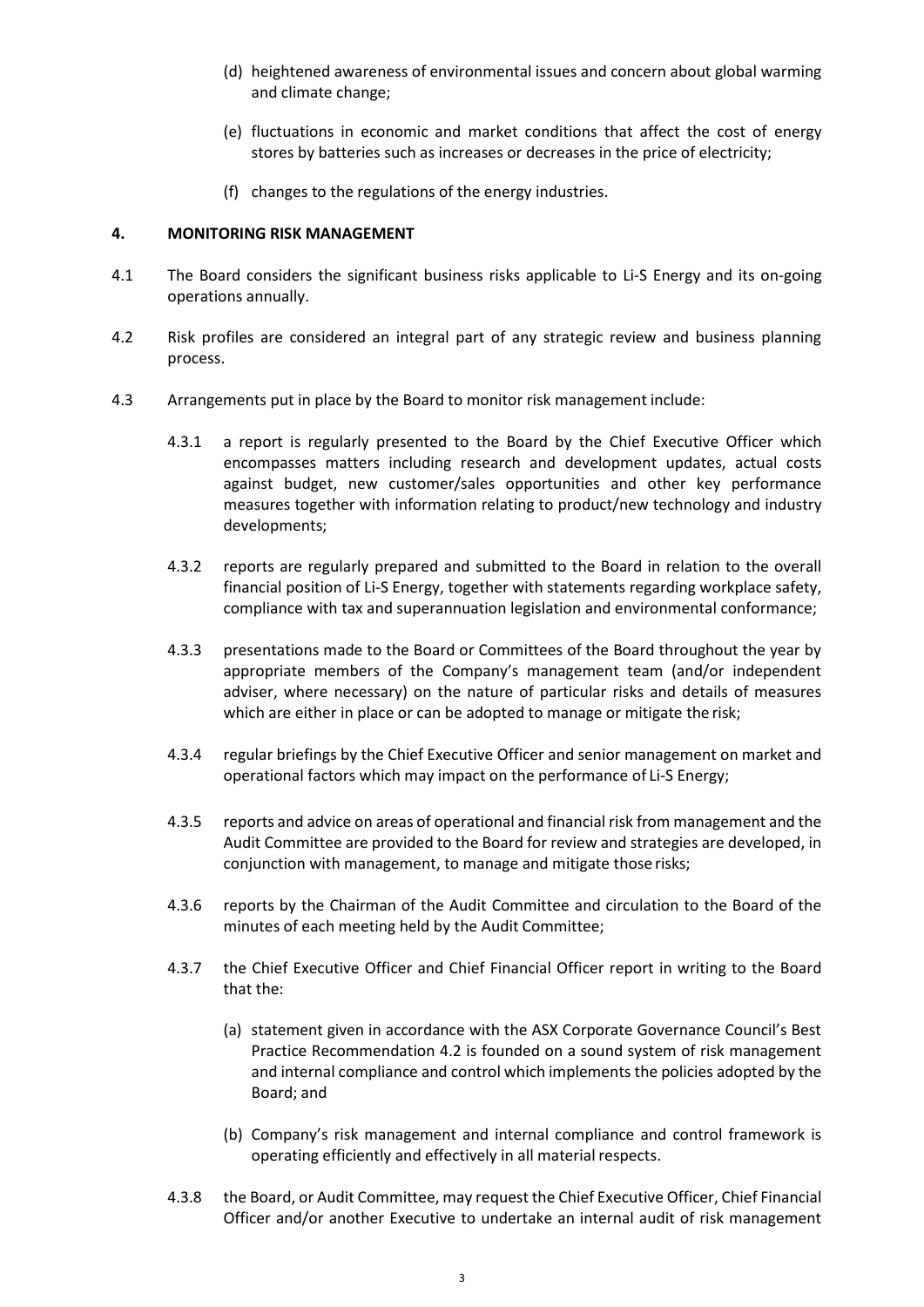controls, systems and practices regarding operational, financial, legal and governance risk at any time and request a report on, and seek clarification of, the audit findings;

- 4.3.9 the implementation of internal control systems designed to promote effective financial risk control mechanisms by the delegation of certain responsibilities to key senior management executives, and a requirement for monthly reporting of action taken within these approved areas, including:
	- (a) payments;
	- (b) execution of contracts, finance agreements and other legally binding arrangements;
	- (c) imposition of capital expenditure limits for designated senior management and established approval processes.
- 4.4 The Board has also adopted reporting and other procedures which allow it tomonitor:
	- 4.4.1 compliance by Li-S Energy with the continuous disclosure requirements of the Listing Rules and with laws relating to the trading in company securities;
	- 4.4.2 the maintenance of ethical practices within Li-S Energy including compliance with applicable laws and regulations;
	- 4.4.3 and assess the effectiveness of its risk management and control framework.

# **5. COMPLIANCE, CONTROL & ASSESSMENT OF EFFECTIVENESS**

- 5.1 The Li-S Energy Board will review the effectiveness of the Company's risk management systems and strategies.
- 5.2 In doing so, the Board:
	- 5.2.1 oversees management's processes with a view to identifying, assessing and monitoring risks associated with Li-S Energy business operations and consults with management regarding the implementation and maintenance of policies and control procedures to give adequate protection against risks;
	- 5.2.2 considers and assesses the appropriateness and effectiveness of management information and other systems of internal control including a review of the external (and/or internal) auditor's reports to management on internal controls (including information technology controls) and action taken or proposed resulting from such reports;
	- 5.2.3 may in its discretion appoint internal auditors to undertake an assessment of the risk management systems and strategies employed by Li-S Energy and to provide a report, or seek clarification, on the findings of such a review.
- 5.3 The Board and Audit Committee has:
	- 5.3.1 full, free and unrestricted access to all company records, documentation and physical property of Li-S Energy as may be required to fulfil its responsibilities; and
	- 5.3.2 authority to seek any information it requires to fulfil its responsibilities from any officer, employee, consultant or contractor of Li-S Energy and any related company of Li-S